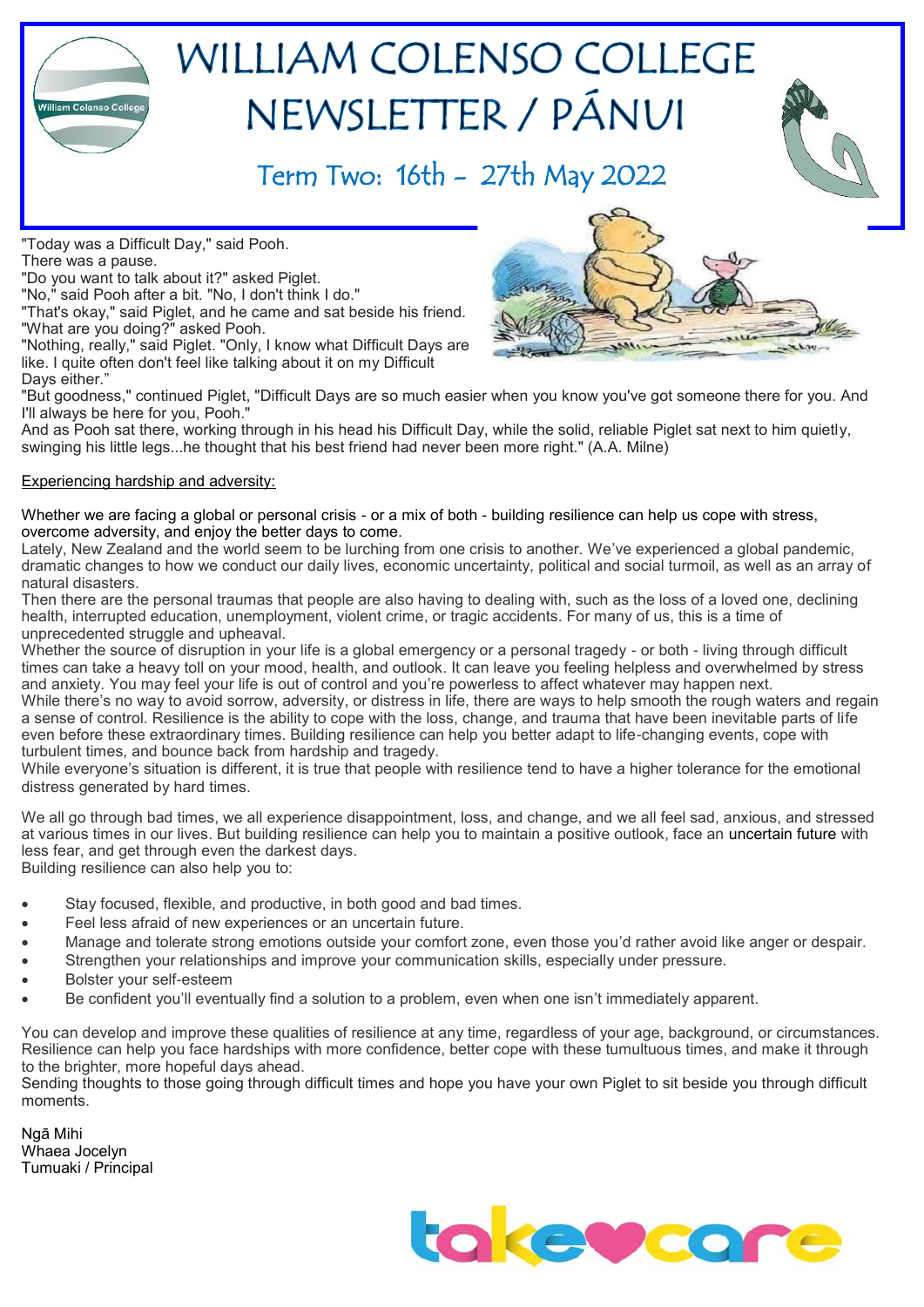#### WH**Ā**NAU HUI - PARENT / TEACHER MEETINGS

On Wednesday 29th June from 2pm-6pm we will be holding our whānau hui - parent/teacher meetings. Students will finish school at 1.30pm to allow the meetings to commence at 2pm.

Each meeting will have a 10 minute allocation. This will provide time to have discussion about your child's progress and next steps with their classroom / form teacher. Student reports will also be presented at these meetings.

Appointment times are via online, more information on this will be provided in the next newsletter and posted on our school facebook page, school app and sent out via email.



Big thanks and appreciation to Apollo Projects who are generously sponsoring WCC with a sporting sponsorship.



Apollo Projects are a nationwide Design & Build Construction company and have recently established themselves in HB and are currently completing the HB Aquatic Facility and the Pettigrew Green Arena extension.

Many thanks to Paul Lloyd - Director of Apollo Projects for this awesome opportunity.

#### CHOOL UNIFORM - BOYS SOCKS



From Term Two boys will have the option of wearing either the black school socks with a green stripe, or a plain black sock. Either of these options are available to purchase from The Warehouse.

Socks are not to be worn with sandals, only with covered-in shoes.



### SCHOOL TIMETABLE

The school timetable will return to normal from this term, Term Two, there will be no early finishes on a Friday. Many thanks to parents/caregivers for your understanding with regards to this.

#### CAREERS/PATHWAY TRIP

All Year 12 & 13 students will be attending the Futureopoly event at the Hastings Showgrounds, Tuesday 31st May.

Futureopoly is designed to enable rangatahi / young people to get connected, be inspired and feel empowered to choose a vocational career pathway that has meaning for them. Sudents will be transported to and from school.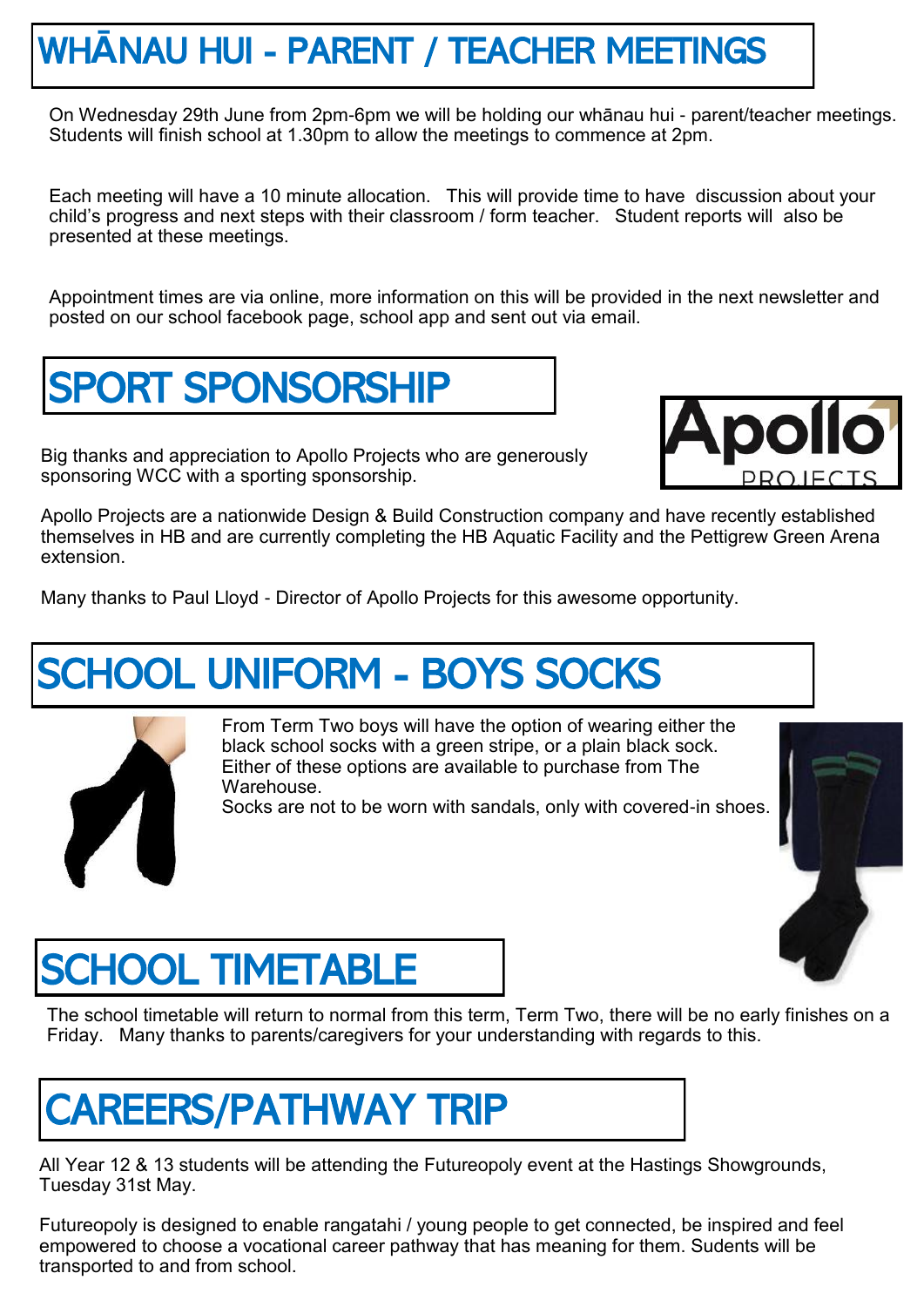## PRACTICE EXAMS: YRS 10 -13

Practice exams will be held for all Year 10-13 students during the week of Monday 23rd - Friday 27th May.

|          | Monday 23/5                                          | Tuesday 24/5                                       | Wednesday 25/5                                    | Thursday 26/5                                                 | Friday 27/5 |
|----------|------------------------------------------------------|----------------------------------------------------|---------------------------------------------------|---------------------------------------------------------------|-------------|
| Period 1 |                                                      | L1 Maths<br>L2 Physics/<br>Chemistry<br>L3 English |                                                   | L1 Maths<br>L1 English<br>L1 Comm                             |             |
| Period 2 | Year 10 Maths<br><b>Senior Dance</b>                 | Year 10 English                                    | Year 10 Social<br><b>Studies</b><br>Year 10 Dance | L1 Math<br>L <sub>2</sub> English<br>L3 Physics/<br>Chemistry |             |
| Period 3 | L1 Science<br>L <sub>2</sub> English<br>Senior Maori |                                                    | L1 Science<br>L3 Psychology                       | Year 10 Science L1 Media                                      |             |
| Period 4 |                                                      |                                                    | L1 English<br><b>L2 BESCI</b>                     |                                                               |             |
|          |                                                      |                                                    |                                                   |                                                               |             |

# TEACHER ONLY 1/2 DAY

There is a half day **Wednesday 25th May** for all students, finishing school at 12.30pm.

This afternoon is to provide teachers with additional time to refresh and deepen their knowledge and practice around curriculum.



# PHYSIO CLINIC FOR STUDENTS

Students are able to have access to a Physio Clinic at school every Tuesday from 11:30am. The clinic runs from the Student Office and bookings are essential.

Students are welcome but under 16 year olds must take a form home to be signed by a parent / caregiver before being booked.

Injuries must be due to an accident to be seen for FREE.